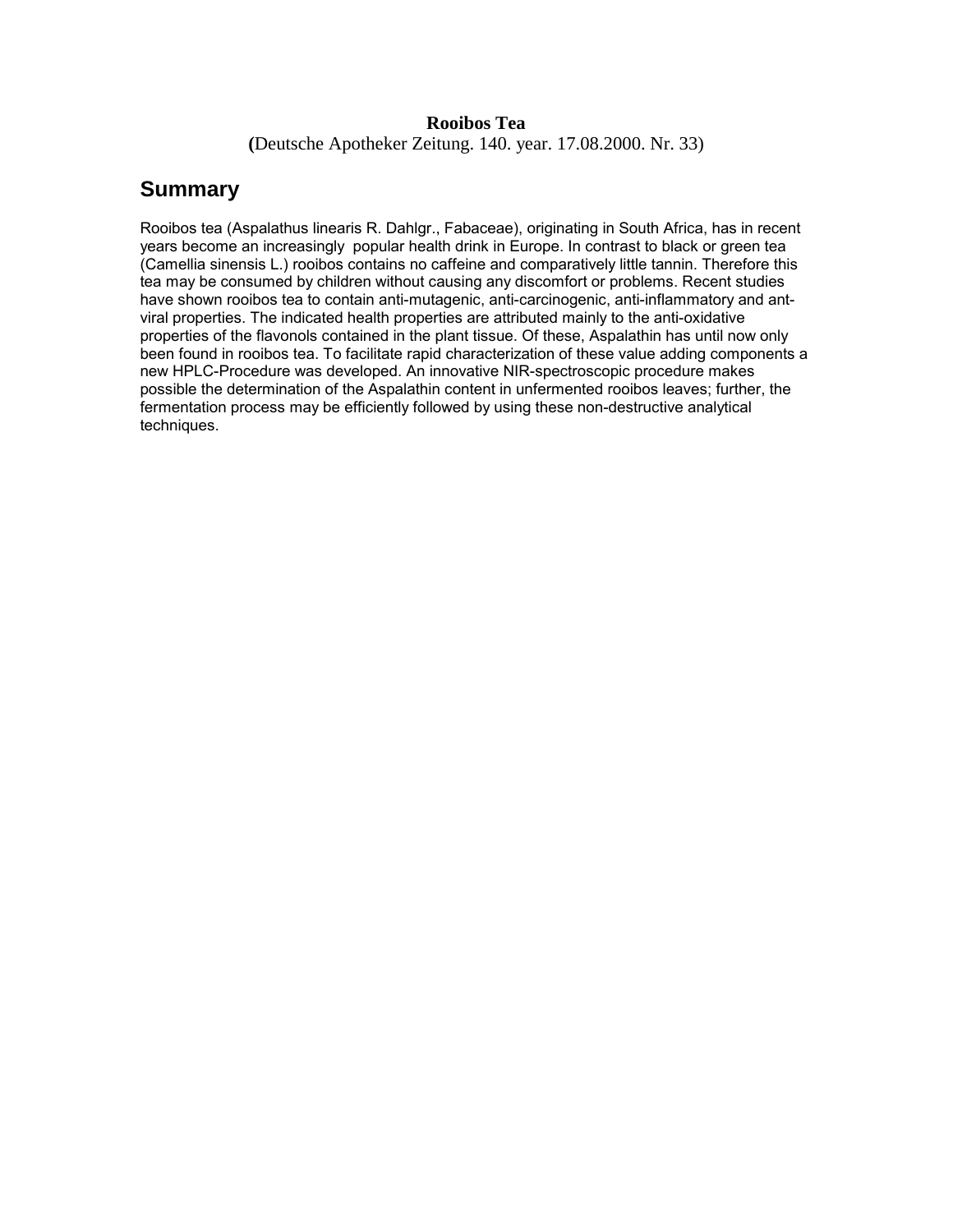# **Rooibos Tea**

| Constituents,<br>characteristic effects<br>and analysis | These days Rooibos Tea is popular as a healthy beverage to be<br>consumed instead of coffee, black or green tea. Because of its high<br>mineral content it is also suitable as an isotonic sports drink. Its health<br>promoting quality derives mainly from the constituent flavonols,<br>contained primarily in the unfermented drug. Rooibos Tea is used in the<br>treatment of food allergies, to enhance well being, to treat diverse skin |
|---------------------------------------------------------|-------------------------------------------------------------------------------------------------------------------------------------------------------------------------------------------------------------------------------------------------------------------------------------------------------------------------------------------------------------------------------------------------------------------------------------------------|
|                                                         | diseases and, because of its anti oxidative properties, to support the immune system.                                                                                                                                                                                                                                                                                                                                                           |
|                                                         |                                                                                                                                                                                                                                                                                                                                                                                                                                                 |
| By Hartwig Schulz,                                      | <b>Historical Developments</b>                                                                                                                                                                                                                                                                                                                                                                                                                  |
| Boris Steuer and<br>Wofgang Schütze,<br>Quedlinburg     | The first reference to Rooibos Tea as a drink are found in the notes of<br>the botanist Carl Peter Thunberg in 1772[1], recorded during an<br>extended research trip to Africa and Asia. According to his notes,<br>Rooibos (Apalathus linearis R. DAHLGR.), a member of the Fabaceen                                                                                                                                                           |

Family (Papilionacious plants), marketed in Germany under the name "Rooibos" or "Massai Tea", was already then consumed by the black population of South Africa.

A further spread of the use of the tea only occurred at the binning of the 20. Century after a Russian immigrant , Benjamin Ginsberg, the son of an old tea trader family started marketing the tea, initially in South Africa and later on in Europe. After a few short years the demand had risen to the extent that collection of wild Rooibos no longer sufficed, and it was therefore started to develop cultivation methods so as to farm Rooibos. Quite rapidly a numerous Rooibos Plantations were developed around Clanwilliam, a small town on the South African West Coast, and quantity of tea produced increased substantially in the fifties. As a result of lack of demand and overcapacity, the price of Rooibos Tea collapsed and a number of smaller farmers had to leave the industry. Since the the "Rooibos-Tea-Control-Board" regulates the production quotas, as well as ensuring that an unvarying high quality is maintained so as not to endanger the good export opportunities of the tea.

# **Cultivation**

Most of the Rooibos Plantations (>75%) are in the Clanwilliam District; a smaller quantity of Tea

is produced in the regions around Vanrhynsdorp and Calvinia. In total 570 tons of Rooibos Tea were harvested in 1996 in South Africa.

The seedlings required to stock a plantation are nurtured in acid, sandy soil with good drainage, whereafter the approximately 13 to 18 cm high young

Fig. 1: Rooibos Plantation near Graafwater (South Africa)

plants are transplanted to a density of approximately 800 plants per ha (Fig. 1 and 2). After eight months the bushes are pruned back to a height of 30 to 45cm so as to increase the degree of branching.

Rooibos Tea prefers a mild Mediterranean climate. While older Rooibos plants are usually apdted to cold winters and hot, dry summers, the young plants display some sensitivity to frost.

From the second year the Rooibos plants are harvested from all sides; partly the harvest is also conducted with machines, where these can usually only do a horizontal cut and so achieve a lower yield. During the manual harvest care is taken to avoid flowers finding their way into the tea, as this results in

Fig. 2: Spring shoots on a Rooibos plant after harvesting.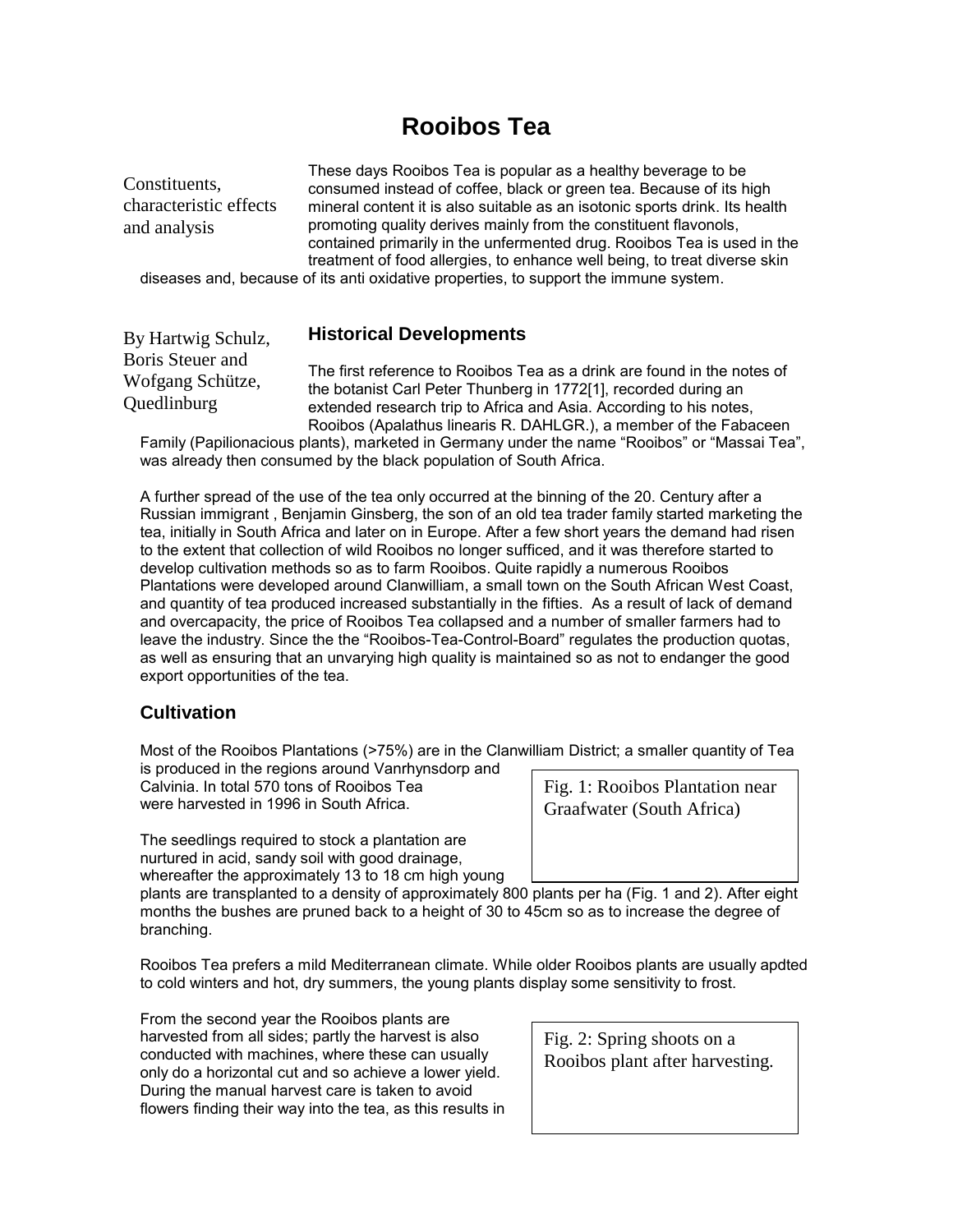a false aroma during the subsequent fermentation. The average age of a Rooibos plantation is eight years. The highest yields of approx. 250g dried extract per plant are obtained during the fourth and fifth year after planting [2]. However, even after the fourth year the plantations suffer losses as a result of fungal infection (Infection through

Fig. 3: Fungal Infection by Diaporthe phaseolorum in an older Rooibos plant.

Diaporthe phaseolorum) [3]. The infected plants may be recognized by the reddish brown discolouration as well as by the deformed shoot tips readily apparent in the planting. (Fig. 3)

Of the four naturally occurring different Rooibos types only the genotype "Nortier" is used for commercial farming; in contrast the morphologically very similar type "Cedarberg" is only found in the wild in the region around Clanwilliam.

#### **Harvest and Processing**

The harvest generally commences in September or October. The approximately 40 to 50 cm long shoot tips from the Rooibos plants are bundled and transported to factories for further processing to processing plants specializing in the fermentation process. There the harvested twigs are cut as uniformly as possible into particles of 0,5 cm length, spread evenly on a stone floor and exposed to the sun for several hours, until the plantparticles have turned a reddish-yellow colour (Fig. 4.)

To initiate the enzymatic processes these are then mixed with water and, dependent on the weather, are then fermented for 8 to 24 hours. Afterwards the fermented tea is sun dried till a water content of less than 10 % is achieved. As a first quality check the fermented raw tea is tested as to purity, cut length, aroma, colouring as well as residual moisture. In a subsequent processing step the tea is sieved (customarily sieves with an aperture of 3mm are used), separating fine tea particles and minerals (so called dust) and finally pasteurized by means of hot steam (Fig.

Fig. 4: Fermentation of freshly harvested Rooibos tea in a processing plant near Clanwilliam.

Fig. 5: Sieving of the raw fermented Rooibos Tea.

5.).During the fermentation volatile aromatics, such as β-Ionon, β-Damascenon and 5,6-Epoxy-βionon, are formed in the tea, which contibute significantly to the sweet honey like lavour, as they similarly do in Ceylon tea. In additionseveral alcohols, aldehydes, ketones, and lactates contribute to the aromatic quality of the tea. In excess of 120 aromatically relevant components have been identified in Rooibos extracts using gas chromatographic mass spectrometry (GC-MS) [4].

The aroma profile and together with this the quality of taste is dependent within narrow tolerances on the processing methodology and the subsequent drying process. If the fermentation takes place below 40 °C a relatively high green tea fraction, precipitated by the aromatics Z- and E-3- Hexenal , is perceptible, and the spicy aspects introduced in particular by Phenylacetaldehyde are largely absent [5].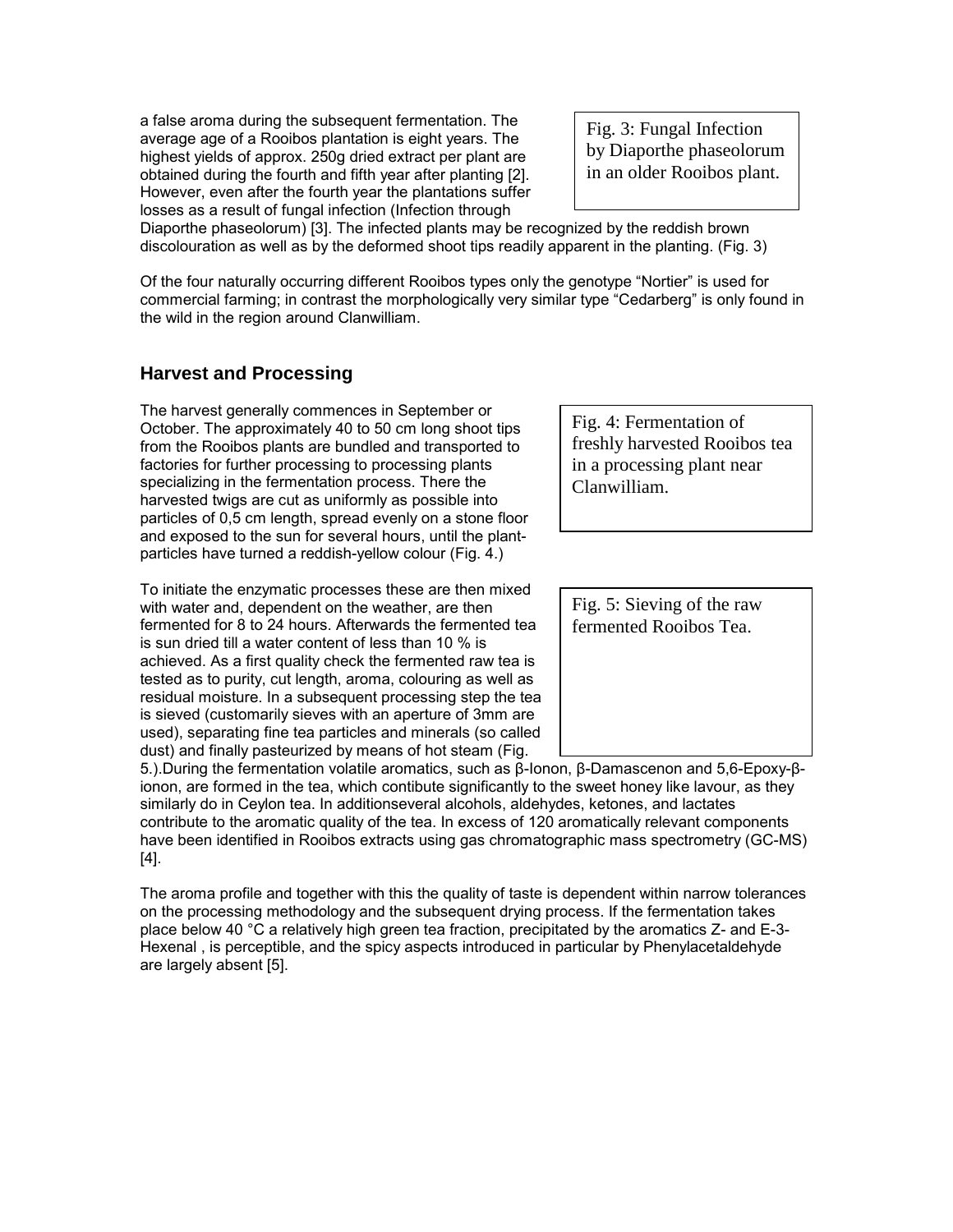Fig. 6: HPLC-separation of value adding flavonols in unfermented (red) and fermented (blue) Rooibos Tea. Chromatography Column: 3,5 µ Zorbax SB Reversed Phase C-18 (3,0 x15mm; thermostatically controlled at 35 °C). Eluent: 1% aqueous Folic Acid/Acetonitrile (gradient elution). Detection:288nm.

#### **Value Adding Constituants**

Because of its comparatively high mineral content Rooibos Tea has been used for some time as a sportsman's drink. Analogously to the isotonic beverages its use results in a compensation of mineral imbalances (especially Sodium and Potassium) in the body. As Rooibos Tea has a natural sweetness it is generally not necessary to add sugar. The health promoting properties are mainly ascribed to the numerous flavonols as eg. Aspalatin, Nothofagin, Luteolin, Orientin, Quercetin, Quercitrin, Isoquercitrin, Rutin and Vitexin [6]. While most of these anti-oxidants occur ubiquitously in plants, Aspalathin has so far only been identified in Rooibos [7]. In contrast to this Nothofagin was identified more than 30 years ago in the heartwood of the Southern Beech (Nothofagus fusca L.) [8].

As may be seen in the HPLC-fractionation represented in Figure 6, there are considerable losses of Aspalathin and Nothofagin during the fermentation process [10]. While the unfermented tea has a Aspalathin content between 3 and  $12 \text{ gm}/100 \text{g}$ , this is reduced drastically during processing to approximately 0,2 to 1,3 gm/100gm. It could be shown that the major portion of the Aspalathin was oxidized to flavonols as well as to as yet unknow polymer compounds. Similarly Nothofagin, found in the unfermented tea at levels of about 0,1 to 1,2 gm/100gm, could only be measured at levels around 0,01 to 0,3 gm/100gm after fermentation; the content of the flavonols found in the Rooibos leaves however remains almost unchanged.

| with cultivation region and technological processing. |                         |                   |            |  |
|-------------------------------------------------------|-------------------------|-------------------|------------|--|
| <b>Sample Identification</b>                          | <b>Processing</b>       | <b>Aspalathin</b> | Nothofagin |  |
| Clanwilliam, Zeekoeivlei                              | unfermented             | 7,27              | 0,91       |  |
| Nardouwsberg, Vaalkrans                               | unfermented             | 8,03              | 0,52       |  |
| Gifberg, Nuwedam                                      | unfermented             | 5,87              | 0,60       |  |
| Citrusdal, Berg-en-dal                                | unfermented             | 8,73              | 0,58       |  |
| Leaves collected near                                 | unfermented             | 11,9              | 1,33       |  |
| Citrusdal                                             |                         |                   |            |  |
| Leaves with fungal infection                          | unfermented             | 4,45              | 0,68       |  |
|                                                       |                         |                   |            |  |
| Clanwilliam, Zeekoeivlei                              | fermented, sun dried    | 0,21              | 0,12       |  |
| Clanwilliam, Zeekoeivlei                              | fermented, tunnel dried | 0,16              | 0,11       |  |
| Clanwilliam, Zeekoeivlei                              | fermented, unsieved     | 0,35              | 0,02       |  |
| Citrusdal                                             | semi-fermented          | 2,98              | 0,71       |  |
| Clanwilliam, Zeekoeivlei                              | Dust                    | 0,88              | 0,04       |  |
|                                                       |                         |                   |            |  |
| <b>Choice Grade</b>                                   | fermented               | 0,14              | 0,10       |  |
| Super Grade                                           | fermented               | 0,21              | 0,12       |  |
|                                                       |                         |                   |            |  |

**Tabel 1**: Aspalathin and Nothofagin content (gm/100gm) of various Rooibos Genotypes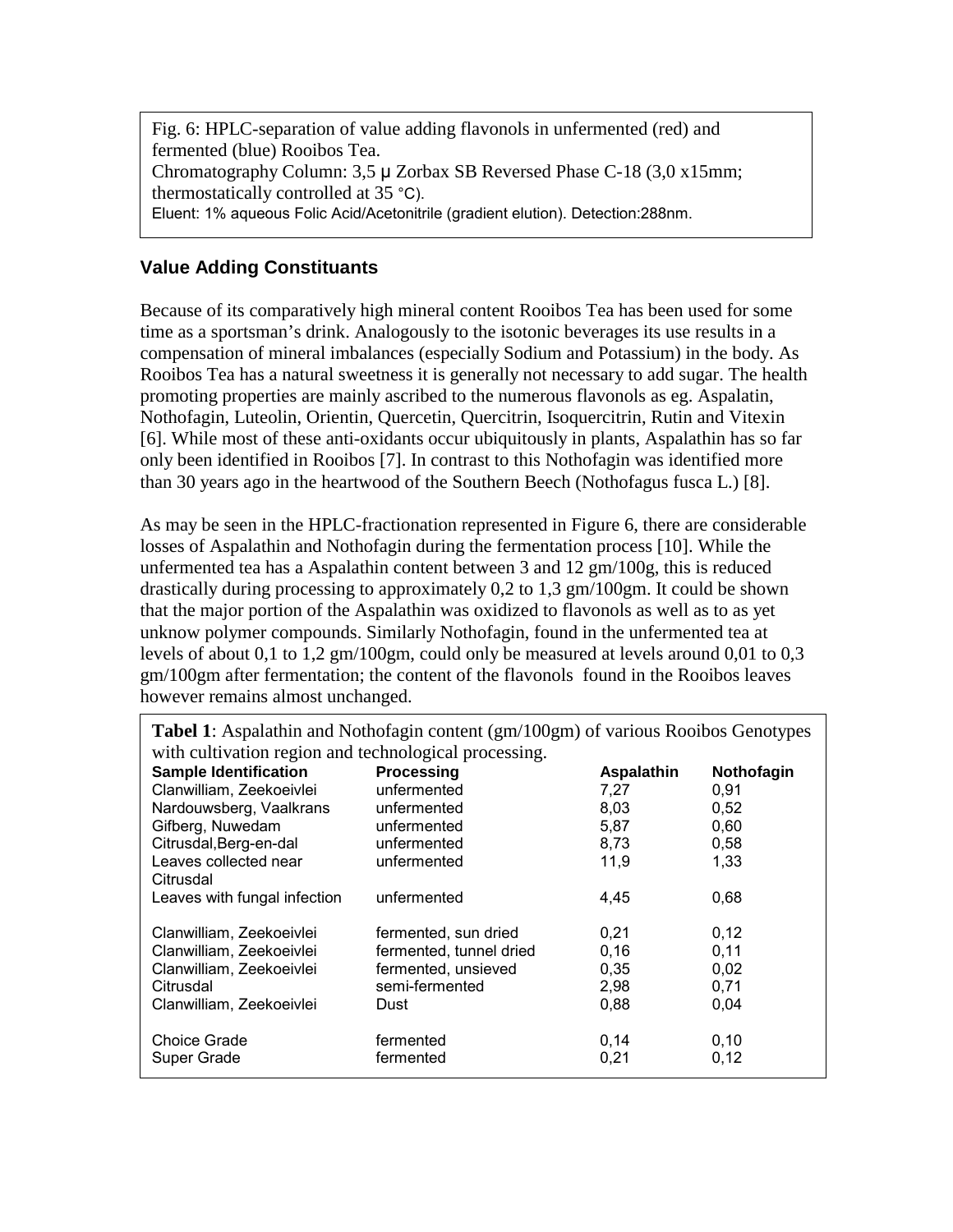In Tabel 1 the unfermented and fermented Aspalathin and Nothofagin content (as determined by HPLC) is given for selected samples of Rooibos. These results show a considerable variation of the two value adding flavonols with Genotype, cultivation region as well as harvest period.

# **Analysis of the Flavonols**

After the first information of the presence of flavonols in Rooibos Tea became available, the identification of these compounds was initially done by thin film chromatography. Later a HPLC method was developed, used mainly to quantify Aspalathin and Nothofagin during the fermentation process [9]. The authors eventually further improved the HPLC separation efficiency to the point that today it is possible to separate the bulk of the valuable flavonols in 30 minutes and characterize these by means of UV-Vis-Detection.

To achieve a sufficient measure of reproducibility in the analytical results when doing serial determinations, it is necessary to stabilize the aqueous Rooibos samples with Ascorbic acid, as otherwise a definite decomposition of the two dihydrochalcones is encountered.

The composition changes occurring during the processing of the Tea discussed above may be clearly illustrated with the aid of Near Infrared Spectroscopy (NIRS). Although the NIR-spectra of the individual Rooibos Samples do not show any significant differences at first glance, it becomes possible to identify clearly separate grouping factors for fermented and unfermented Tea within the framework of a calibration model when employing main component and differential analysis. As expected semi fermented Tea samples are to be found between the clusters. Similarly the "Dust" fraction separated on further processing as well as that fraction separated from the main product prior to fermentation because of fungal infection may be clearly identified with the aid of NIRS (Fig.7).

Fig. 7: Differentiating between unfermented (blue) and fermented (red) Tea samples using major component analysis based on NIR spectroscopic data. Those samples not fermented because of quality shortfall (fungal infection) are marked in green.

To determine the Aspalathin content in unfermented Rooibos leaves a practical NIRS calibration model was developed. With an average experimental error of 0,65gm/100gm (Standard error of the cross validation) and a coefficient of correlation  $(R<sup>2</sup>)$  of 0,76 a good correlation was obtained between the NIRS prediction and the HPLC reference data based on the 119 measured calibration samples (Fig. 8).

Fig. 8: NIRS calibration for Aspathalinin unfermented Rooibos Tea.

# **Determination of the Aspalathin Content**

It is not possible to determine the Aspalathin content of fermented Rooibos samples using NIRS (No. of reference samples:  $102$ ,  $R^2 = 0.33$ ); here the intensity of the analytical key frequency is obviously insufficient to resolve the data necessary to define the components.

The described NIRS methodology would appear to be well suited to determine reliable parameters for breeding (selection), cultivation, fermentation as well as prediction of the optimal harvest time. It is probable that in future increasingly Diode-Array-NIR-Systems will be used for theses purposes, as with the aid of this type of spectrometer the requisite quality assays may be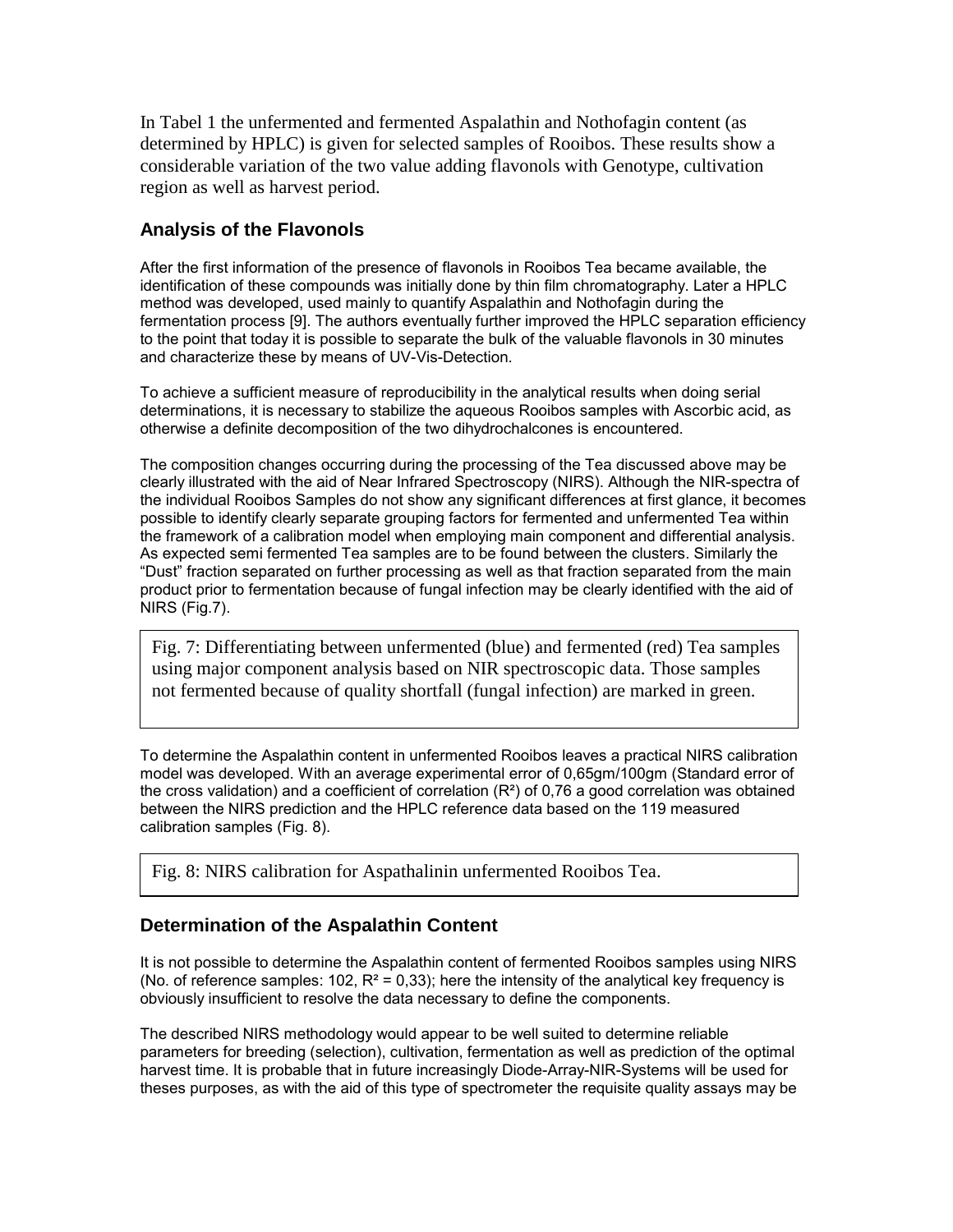done directly in the field, while the purchase price of these spectrometers are significantly lower than alternative NIR apparatus currently commercially available.

# **Therapeutic Applications**

Since the early 70's a number of case studies showed that Rooibos Tea could be used to favourably influence food allergies in children.

Today it is accepted that these positive effects are brought about as a result of the flavonols contained in the Tea. In particular, Quercitin is known to inhibit the release of histamines in allergy sufferers, and so to alleviate the allergy symptoms considerably. [11]

# **Rooibos Salves**

In connection with the described anti inflammatory effect Rooibos salves are used in South Africa especially in the baby cosmetic field (Fig. 9). In some cases of long term use a desensitizing effect with respect to the allergen was observed. For adults there are body lotions with Rooibos extracts on offer, which are said to offer increased protection against free radicals after sunbathing, and are claimed to alleviate mild sunburn (slight reddening of the skin) rapidly.

In addition Quercitin can inhibit the production of the enzyme Mono-amino-oxidase (MAO) in the human body, this in turn leading to greater quantities of the neural messenger Serotonin being produced. Overall this increased level of Serotonin results in a general feeling of well-being in many people, and, similarly as in the application of St. John's Wort preparations, mild depressions and sleep disorders are positively influenced by the consumption of Rooibos-Tea.

**Fig. 9**: Rooibos – Cosmetic Products from South Africa (Firma. Annique)

# **Antioxidative Effect**

Aspalathin, a flavonol, is by contrast characterized by its ability to reduce the free oxygen radicals in the body. Analogously to the known radical scavenger enzyme Superoxiddismutase (SOD), Aspalathin is capable of metabolizing aggressive radicals into hydrogen peroxide, which in turn is metabolized to innocuous substances in human tissue by other enzymes. A recently published study concluded that the anti oxidative property of unfermented Rooibos is comparable to that of green tea [12]. The anti oxidative potential of fermented Rooibos Tea is however considerably lower due to the reduced Aspalathin content. In addition it is held that Aspalathin exhibits additional positive effects supporting the immune system which have to date not been scientifically studied in detail [13].

# **External Use for Skin Disorders**

Similarly as with green tea the antioxidatively active flavonols speed up the healing process for various skin disorders such as excemas, photosensitivity, nappy rash, nettle-rash,and sunburn [14]. It has been reported that the application of Rooibos in the treatment of Behçet's disease, a chronic disease of the oral and genital mucous membranes, which in severe cases may result in blindness, resulted in the symptoms being alleviated.